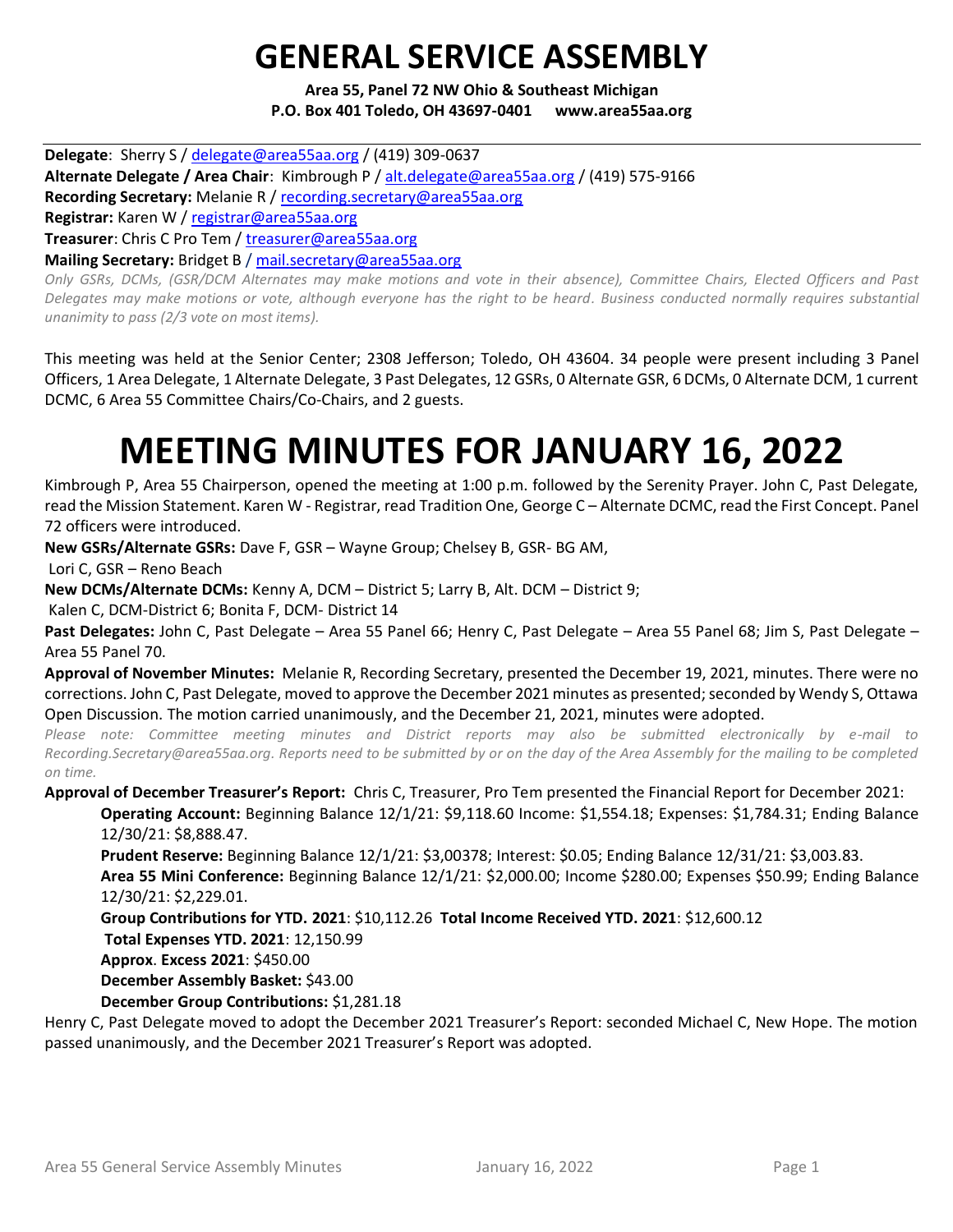## **COMMITTEE/LIAISON REPORTS**

**Area Archivist:** /Deborah A No report was given in the absence of the chair.

#### **Archives:** Eva Slawson / [archives.chair@area55aa.org](mailto:archives.chair@area55aa.org/)

#### No report was given in the absence of the chair.

*The Archives Committee meets the 3rd Monday of each month, 6:00 p.m., at Central Office.*

#### **Multi-District Correctional:** Kenneth G[/ corrections.chair@area55aa.org](mailto:corrections.chair@area55aa.org)

The report was not given at this time. The report will be given February 20, 2022, the committee's meeting wasn't until January 19, 2022.

*The Multi-District Correctional Committee has changed their meeting time. The Committee will now meet the 3rd Wednesday of each month at 6:30 p.m. at Central Office; the Committee may meet at an alternate location – for more information, visit area55aa.org.*

#### **CPC/PI:** Michael D / [cpc.pi@area55aa.org](mailto:cpc.pi@area55aa.org)

The committee has not yet met. Michael will meet with MaryBeth prior to the scheduled meeting to discuss the previous two years. **Next meeting (s) January 19 and February 16, 2022.**

*The CPC/PI Committee meets the 3rd Wednesday of each month, 5:30 p.m., at Central Office.*

#### **Grapevine:** Lisa C / [grapevine.chair@area55aa.org](mailto:grapevine.chair@area55aa.org)

#### Starting balance: \$276.00; Book Sales: 0 Book orders: \$205.25; Ending balance: \$70.75

Discussed dropping Lavina literature to Trail Community Center (Belinda), Contact Central Office for correct posting of the Grapevine committee (completed), Reviewed Grapevine Handbook, Discussed how to recruit committee members for Grapevine, Rough draft flier for Central Office to distribute announcing what Grapevine is available for as well as inviting AA members to join the committee , Zero commitments completed and zero commitments to date, Motion for dollars for \$ to add for subscription inventories for sharing for groups and committees for share.

The committee is purchasing 10 books @2.50 to sell to members.

A motion was made by K.Pauli F, Warm Heart Serenity, to accept the financial report; seconded by Jim S, Reno Beach. The motion passed unanimously, and the January,2022 financial report was adopted.

#### **Next meeting for Grapevine is February 9, 2022, Wednesday, 5:45 p.m., 12x12 Eastside.**

*The Grapevine Committee meets the 2nd Wednesday of each month, 5:45 p.m., Eastside 12x 12*

#### **Accessibilities:** Larry S [/ accessibilities@area55aa.org](mailto:accessibilities@area55aa.org) /

#### No report was given in the absence of the chair.

*The Accessibilities Committee meets the 2nd Monday of each month, 6:30 p.m., at Central Office, although may be suspended during the Coronavirus pandemic.*

#### **Group Services:** Chris C / [groupser.chair@area55aa.org](mailto:groupser.chair@area55aa.org) /

We had no committee meeting on December 27, 2021, due to a schedule conflict. We attended the Amazing Grace Anniversary on January 1, 2022; Open Minded on January 9, 2022 and will attend Warm Heart Serenity on January 25, 2022. We are actively seeking committee members currently**. The next meeting will be Monday, January 24, 2022, 6:00 p.m. at Central Office.** *The Group Services Committee meets the fourth Monday of each month at 6:00 p.m. at Central Office.*

#### **Website:** Bill G / [web.comm.chair@area55aa.org](mailto:web.comm.chair@area55aa.org)

The following changes have been made to area55aa.org: updated events page,<https://area55aa.org/upcoming-events> and calendar,<https://area55.org/calendar> , added the mini-conference online registration [https://area55.org/mini-conference](https://area55.org/mini-conference-registration)[registration,](https://area55.org/mini-conference-registration) Financial Reports [https://area55aa.org/financial-reports,](https://area55aa.org/financial-reports) Group Information Change Form send to Registrar https://area55aa.org/wp-content/uloads/2021/10/infochange.pdf, copy of minutes was also emailed.

*The Website Committee next meeting will be Tuesday, February 1, 2022 at 6:00 p.m. on Zoom. Meeting I.D. 595-694-351 password 800*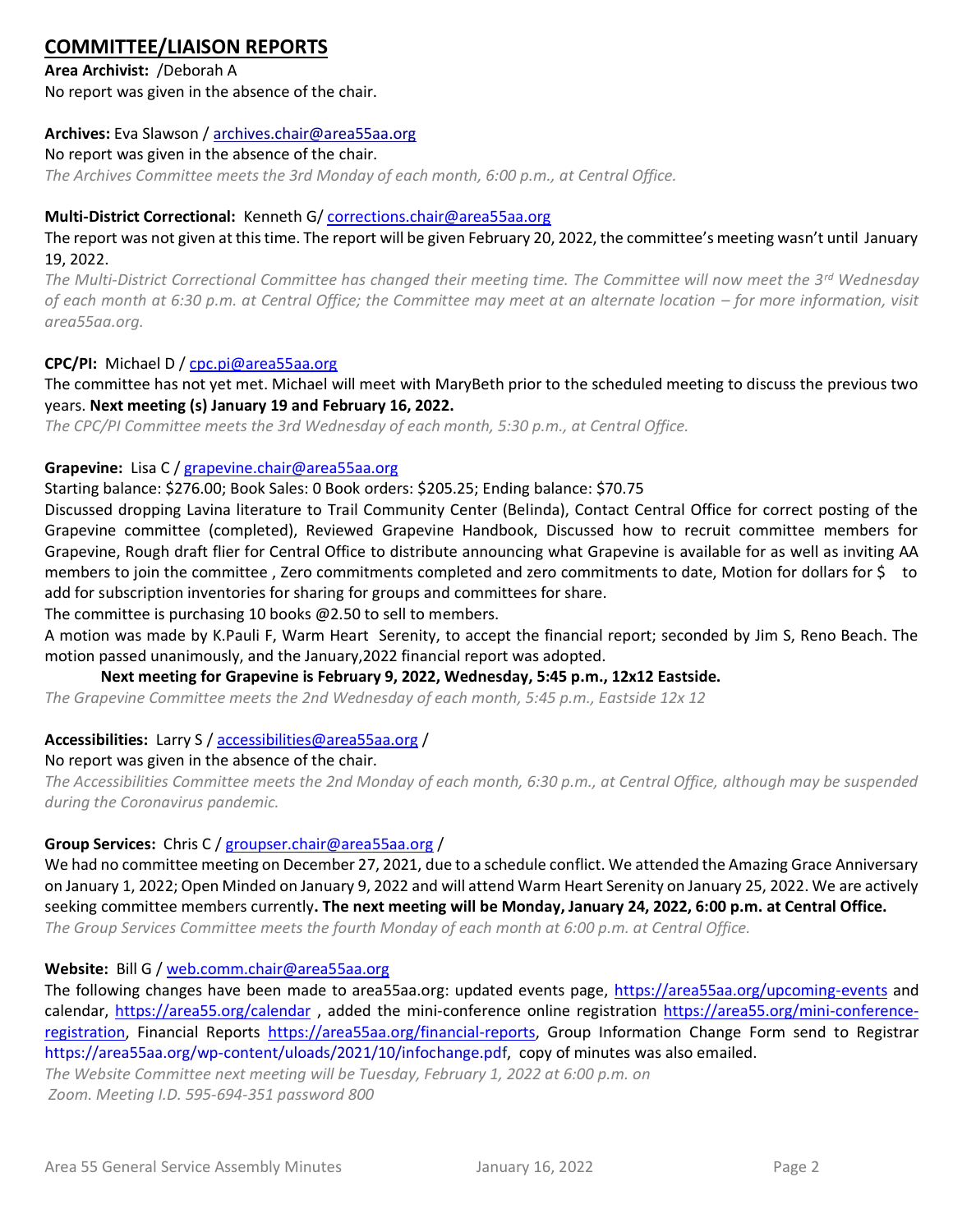**Northwest Ohio/Southeast Michigan Intergroup Liaison:** Jim S, Intergroup of Northwest Ohio /Southeast Michigan held elections in December 2021. Chair: Ryan O., Vice-Chair: Lori C., Treasurer: Bridget B., Secretary: Lori N.

Jim will reach out to North Central Intergroup, Fort Wayne Intergroup and Monroe Intergroup to arrange to make contact as they serve groups in Area 55. By contacting these Intergroups we will be able to see how they are being served.

Next meeting for Intergroup January 22, 2022, at 6:30 p.m. Bethel Lutheran Church. Intergroup is meeting in person at this new location from now on.

**Newsletter Liaison:** Chris S

No report

**NOCYPAA Liaison:** Carrie C (Northwest Ohio Committee of Young People in AA)

The elections were held, new chair of committee is Brian V. along with co-chair Jeremy E. The Regional YPAA Winter Formal is February 5, 2022, 6:00 p.m. in Dundee Michigan, 460 Riley St. 48131. Next meeting January 23, 2022 at Central Office, 3:00 p.m.

**MONCYPAA Liaison:** Logan T No report was provided.

## **DISTRICT COMMITTEE MEMBER ("DCM") REPORTS**

**DCM Chair:** Chrissy H, District Committee Member Chair

5 areas were represented. District 5, no report, District 6 Meetings second Sunday of the month, District 9 meeting February 13, 2022, at the Alano Club in Fulton County, District 14 Meetings are last Sunday of the month, they are bringing skits to the mini-conference. Group started an Outreach Program with St. Ritas/Mercy Health, for any OD's on alcohol or drugs to be contacted in order to 12 step the individual. Next meeting February 20, 2022.

#### **DELEGATE'S REPORT:** Sherry S / [delegate@area55aa.org](mailto:delegate@area55aa.org)

Sherry S, Delegate – Area 55 Panel 72, provided the Delegate's Report.

**New York:** Received correspondence about a general sharing session in the third quarter where the topic was "the elephant in the room", the items included are how attendance has dropped off at service events, getting back in touch with virtual groups, feelings of separation, disconnected, apart. Discussion about attendees bypassing their delegates with agenda items. Other parts of the world are experiencing the same issues of members feeling disconnected from their groups, not enough Board members or volunteers. "How can we find those G.S.R.'s and other trusted servants?" What's our plan to rebuild after the pandemic?

The data base was converted and is now complete as the Fellowship Connection.

**Redistricting Ad-Hoc Committee:** Jim S, immediate past Delegate, was ask to Chair this committee. The committee's focus is rebuilding our area. Sherry has asked the Group Services, Registrar, District Committee Member Chair and the District Committee Members to assist in this process.

**2022 Mini Conference**: The Mini-Conference planning continues. The conference is being held at Providence Lutheran Church on Airport Highway

**Contributions**: General Services Office (G.S.O) contributions are down. There are new envelopes to take today with the new mailing address for your group's contributions; share with your home group members at your next group conscience or with your group's treasurer.

**Conference of Delegates Past Delegates:** Sherry S – Delegate Panel 72; Kimbrough P- Alt. Delegate Panel 72 will be attending this conference along with John C February 11-13, 2022, in Appleton, WI

## **OLD BUSINESS**

**Collection:** There was \$34.00 collected for today's Assembly basket. Larry B-GSR, moved to keep the \$34.00 in the account, seconded by John C, Past Delegate- Panel 66. The motion carried unanimously.

**Ad-Hoc Committee to update Area 55 Guidelines:** Recommendation from John C-Past Delegate, Panel 56 to hold off revising guidelines until the redistricting is finished. Kimbrough P- Alt. Delegate, Chair, Panel 72 agreed with this recommendation.

**Prudent Reserve Increase:** Jim S, Past Delegate Area 55, Panel 70. Recommended the Prudent Reserve be increased to \$5,000.00. Discussion reviewed to the body of the need of the increase. Motion made by Jim S, Past Delegate Area 55, Panel 70, seconded by Henry C, Past Delegate Area 55 Panel 68. The motion passed unanimously.